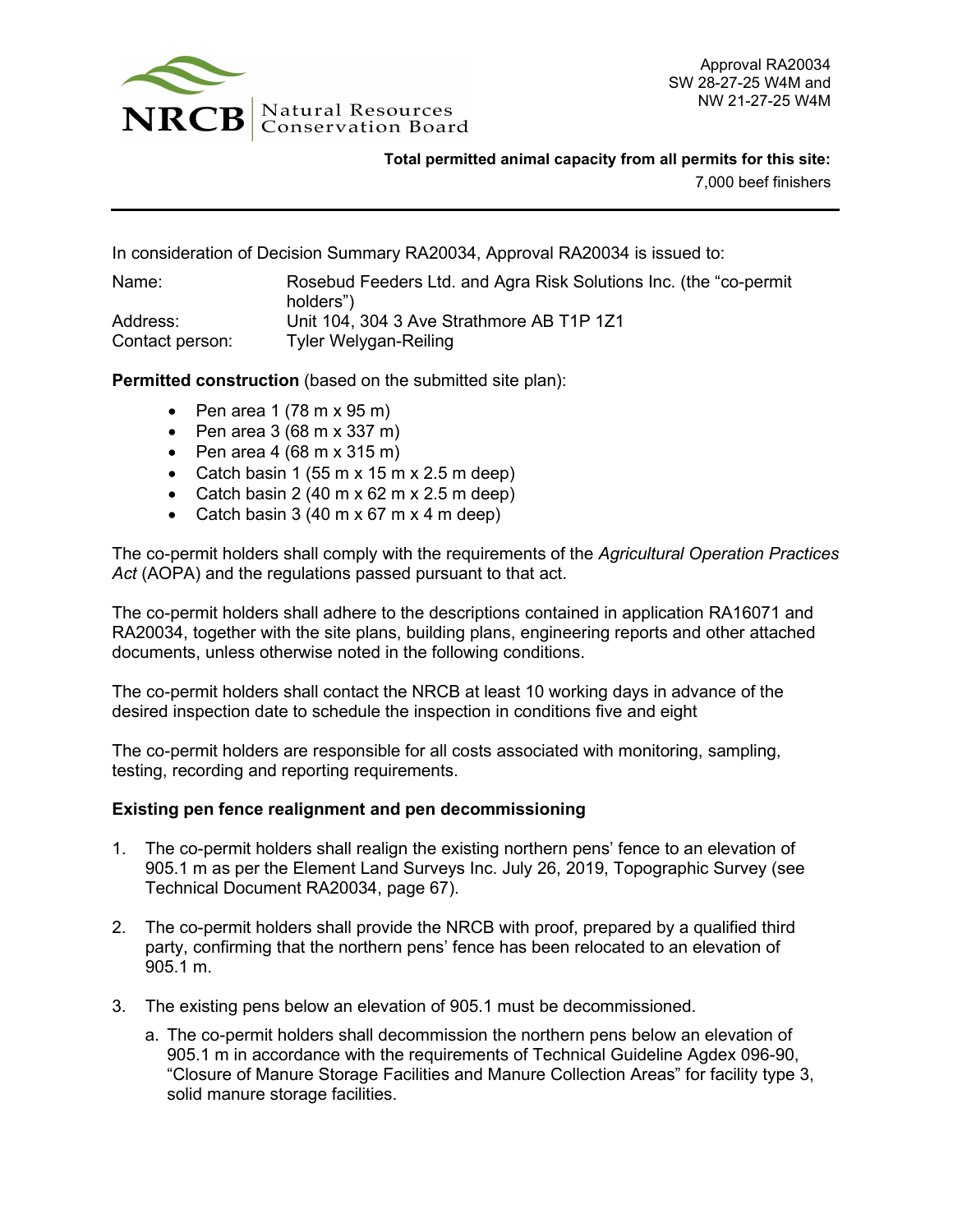

- b. The co-permit holders shall decommission the existing pens below an elevation of 905.1 m on or before November 30, 2023.
- c. The co-permit holders shall complete the pen decommissioning before livestock are allowed to enter pen areas 1, 3 or 4. In addition, the co-permit holders shall provide the NRCB with a completed copy of the Manure Storage/Collection Area Closure worksheet referenced in Agdex 096-90 for the decommissioned pens below an elevation of 905.1 m on or before November 30, 2023.

### **Pen construction conditions**

4. Construction completion deadline

The co-permit holders shall complete the construction of pen areas 1, 3 and 4 prior to December 30, 2024. Upon written request, this deadline may be extended by the NRCB in writing.

5. Post construction inspection

The co-permit holders shall not place livestock or manure in pen areas 1, 3 and 4 until:

- a. the requirements of conditions one, two and three are met, and
- b. NRCB personnel have inspected the new pen areas and stated in writing that they have been constructed in accordance with the terms and conditions of this approval.

### **Catch basins' construction conditions**

6. Construction completion deadline

The co-permit holders shall complete the construction of catch basins 1, 2 and 3 prior to December 30, 2024. Upon written request, this deadline may be extended by the NRCB in writing.

7. Construction report requirement

The co-permit holders shall provide the NRCB with a written construction completion report for catch basins 1, 2 and 3. The report must be prepared by a professional engineer, and certify that the manure storage portion of each catch basin is constructed:

- with the same material as tested from Borehole 19BH09 in Envirowest Engineering's report 1906-42932 dated October 1, 2020
- according to the proposed design including liner thickness, the number of lifts of soil used in the construction of the liner including moisture content and compaction rate
- to the proposed dimensions including the catch basins' horizontal and vertical dimensions, including above ground and below ground, and inside wall slopes

This/these reports must be provided to the NRCB prior to the inspection referenced in condition 8, or by a later date stated in writing by the NRCB.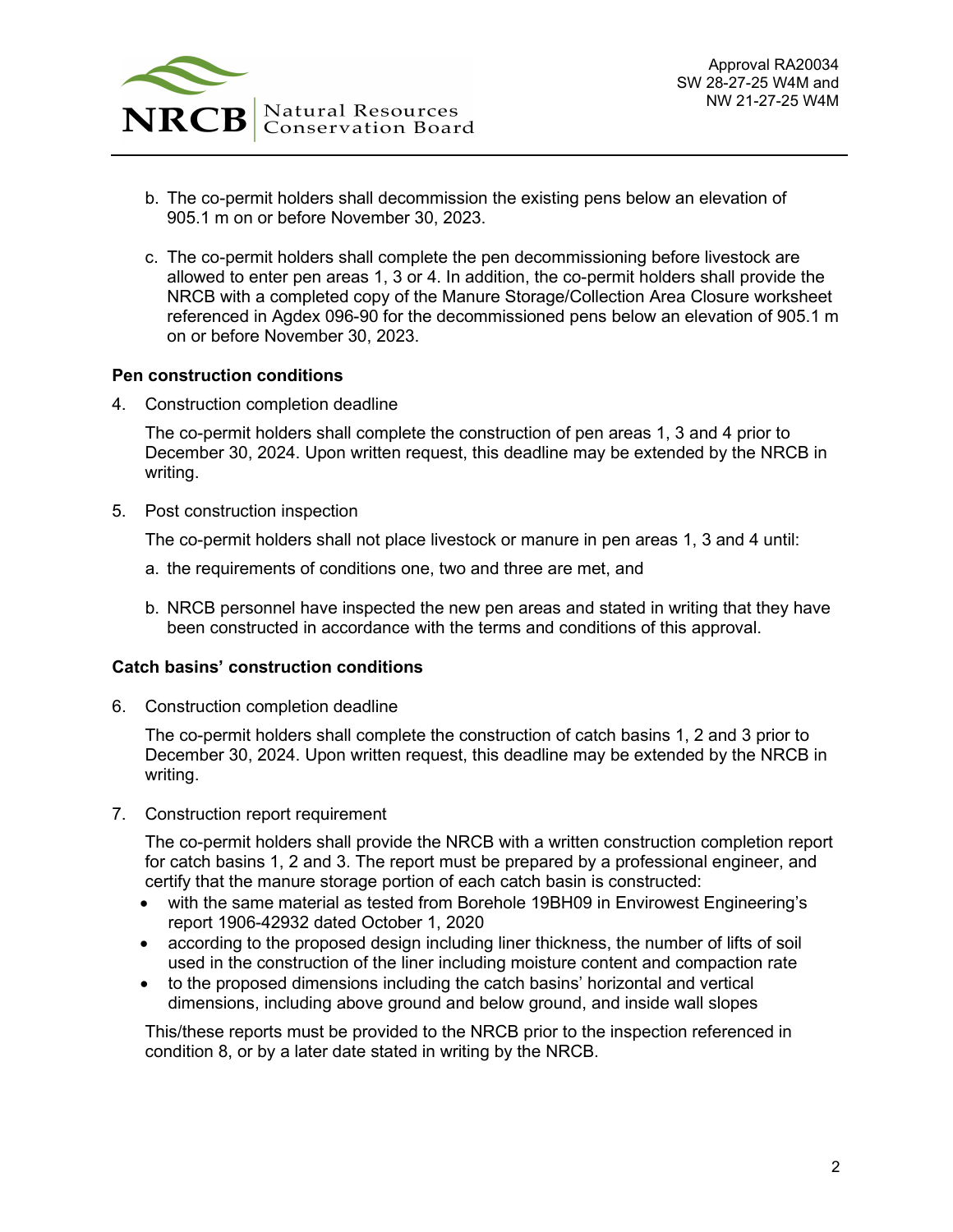

8. Post construction inspection

The co-permit holders shall not allow manure impacted runoff to enter any catch basin until NRCB personnel have inspected the catch basin and stated in writing that it has been constructed in accordance with the terms and conditions of this approval.

**Operating condition** (carried forward from Approval RA16071)

9. Ground water monitoring

The co-permit holders shall sample and test raw groundwater from water well #1020768, according to water well monitoring requirements prescribed by the NRCB in writing. The NRCB may, based on the monitoring results and at its discretion, revise those requirements from time to time, in writing.

This approval becomes effective immediately, its conditions will remain in effect unless amended in writing by the NRCB.

Approval RA16071 is hereby superseded and is no longer in effect, unless Approval RA20034 is held invalid, in which case Approval RA16071 will remain in effect.

June 3, 2022

(original signed) Jeff Froese Approval Officer